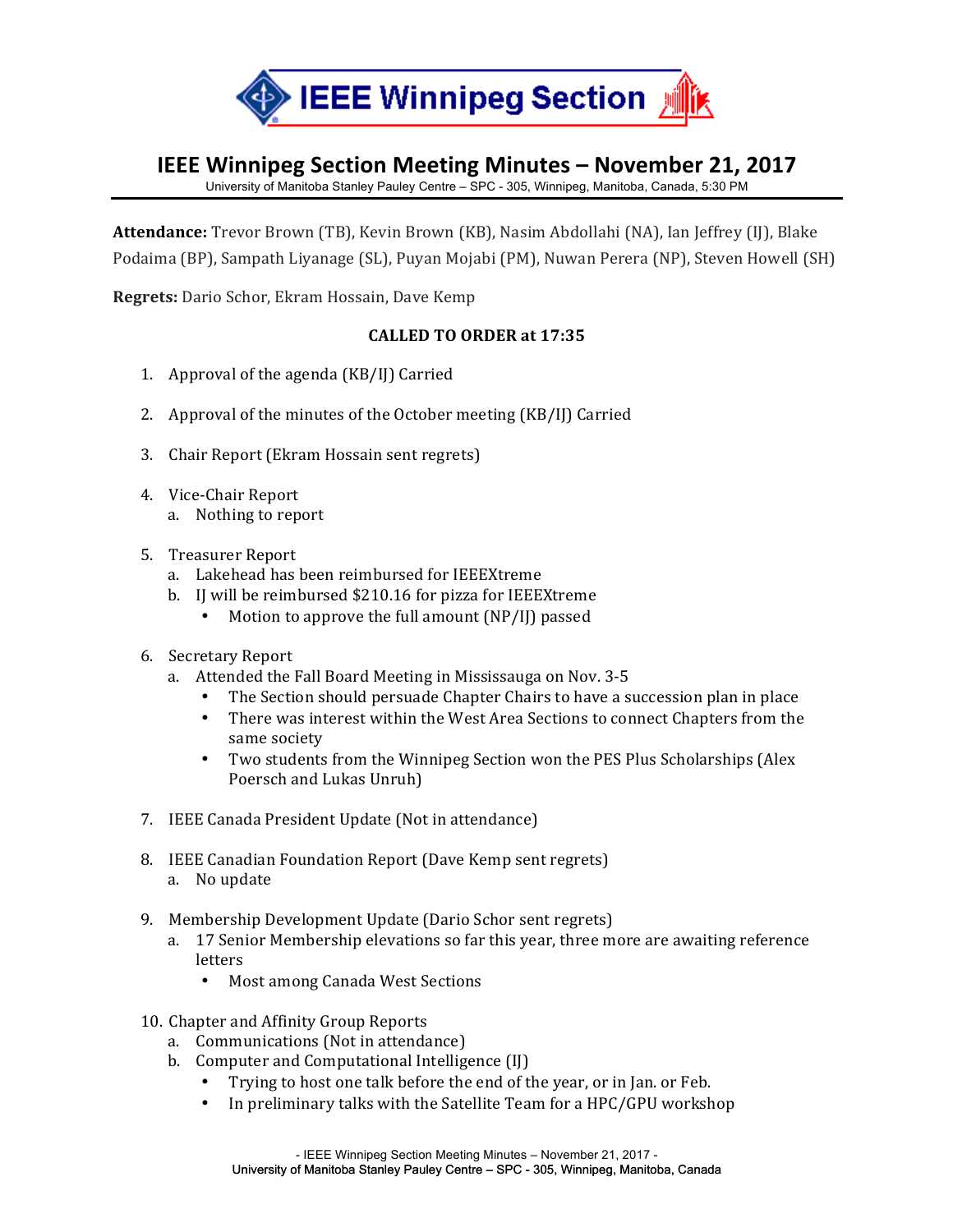- Thinking about hosting talks in Feb. or May/June with graduate students giving presentations and involving local industry
	- i. IEEE Winnipeg could help with registration and/or collecting money
- c. EMBS (BP)
	- Will try to bring in a speaker for Nov. 30, not Dr. Iqbal
	- Will still pursue Dr. Iqbal for a later date
- d. EduManCom (Not in attendance)
- e. PES (Not in attendance)
- f. Waves (PM)
	- Hosted two DLs in October i. One talk was co-sponsored with GRSS-AES
- g. RobConIM (Not in attendance)
- h. GRSS-AES (Not in attendance)
- i. YP (Not in attendance)
- j. Life Members (Not in attendance)
	- Continue to hold monthly events in conjunction with the Canadian Society for Senior Engineers (CSSE)
- k. WIE (NA)
	- NA helped organize the WIE panel at EPEC 2017 in Saskatoon
		- Planning a robotics workshop for high school students on campus
			- i. Jointly held with U of M Student branch
			- ii. Originally planned for Nov. 25, but may delay the event to Feb.
				- a. 20 spaces available, 13 students registered
			- iii. Will ask the Dean's office for funding for pizza
			- iv. IJ: Ask the ECE Department and (maybe) Mech. Department
			- v. Motion: To provide up to \$200 for pizza for the workshop  $\text{[I/NA)}$  passed.
- l. TISP (Not in attendance)
- m. Newsletter (Not in attendance)
- n. Webmaster (KB)
	- No updates
- 11. Reports from student branch chairs
	- a. University of Manitoba (Not in attendance)
	- b. Lakehead University (Not in attendance)
		- Hosted a talk by Karen Bartleson, current President and CEO of IEEE
	- c. Assiniboine College (Not in attendance)
	- d. Red River College (Not in attendance)
- 12. New business
	- a. 2018 AGM planning
		- Preliminarily planned for Jan. 16, 2018 at the Best Western Plus Winnipeg Airport Hotel
		- Motion to approve  $$600$  for AGM deposit (NP/II)
		- TB will contact Ekram to see if Dr. Phil Ferguson is willing to be the keynote speaker
	- b. PM suggests holding a Section-wide event in 2018
		- A technical seminar on a broad topic
		- Funding may be available from the University, if IEEE organizes it (i.e. Visionary Talks)